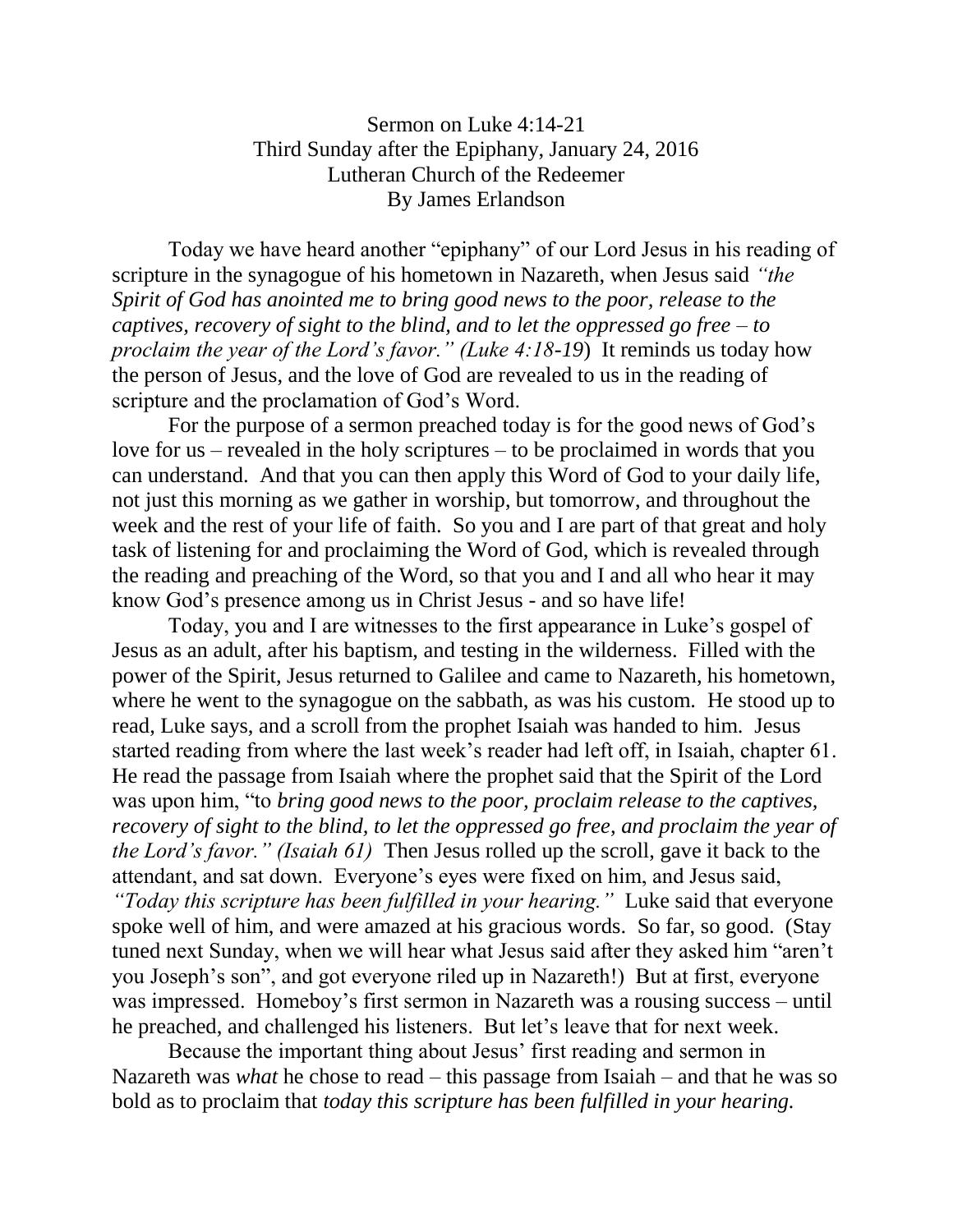Was this another "epiphany" – the revealing of Jesus as God's prophet? We say that it is – that here, and in passages to follow in Luke and the other gospels, Jesus revealed himself as God's Son, the Messiah, in his preaching and teaching of God's Word, with an authority that so few rabbis, preachers or teachers have had.

So if Jesus had come to bring good news to the poor, release to the captives, sight to the blind, freedom for the oppressed, and the time of God's favor, what should WE proclaim, as the Church, the followers of Jesus? Shouldn't these things be what we preach as well? This seems to be Jesus' "mission statement" according to Luke, so maybe this is our mission also! So, having heard the word of God in Christ Jesus today, how shall you and I apply it in our lives today?

The first thing that comes to my mind is that making this passage our mission statement requires a refocusing of our thinking, a transformation of our accustomed way of "being Christians", or "being the Church". For centuries it seems to most people that the main focus for Christians is to learn more about Jesus, be faithful members of the Church in worship, and to pray – for healing and the salvation of our souls. Many would add to this the command to "follow Jesus", to try to imitate Jesus' actions, and to be compassionate and kind to others. This includes visiting those who are sick or in prison, and feeding the hungry – in other words, providing service to those who are unfortunate. These are all good, worthy things – faithful to scripture and our Christian calling. But too often this is where it stops. We focus our thoughts on ourselves, our salvation, the Church, and those who are within it – or those whom we can entice into becoming part of it!

Jesus, in his words, speaks of those who are poor, who are captives, who are blind or oppressed – regardless of who they are, within the Church or outside it, who are suffering. They are the focus of Jesus' words, to bring freedom, and the good news of God's favor to *them,* and all who suffer*.* 

Unfortunately, most of us who have grown up in the Church minimize the call to follow Jesus by seeing it as a "call to membership" in a volunteer organization (that's very American, of course!). We may look at baptism as a ritual of membership in the Church, and not as a sign of our transformation (our baptismal rite calls it a drowning, being "joined to the death and resurrection of our Lord"). Most of us come to Church to see others in our church family, praise God, maybe learn something from God's Word, pray for ourselves and others, and secretly, in our heart of hearts, be affirmed – to feel that we have done something good in the sight of God. These are not bad things, in and of themselves, but Jesus invites us to so much more!

Jesus invites you and me to join him in a life of transformation and change – of ourselves, of the Church, and of the world. God has invited us to be changed, to be transformed, and God promises to use you and me to transform one another – and even change the whole world! Yet, we hardly ever look at this as a promise –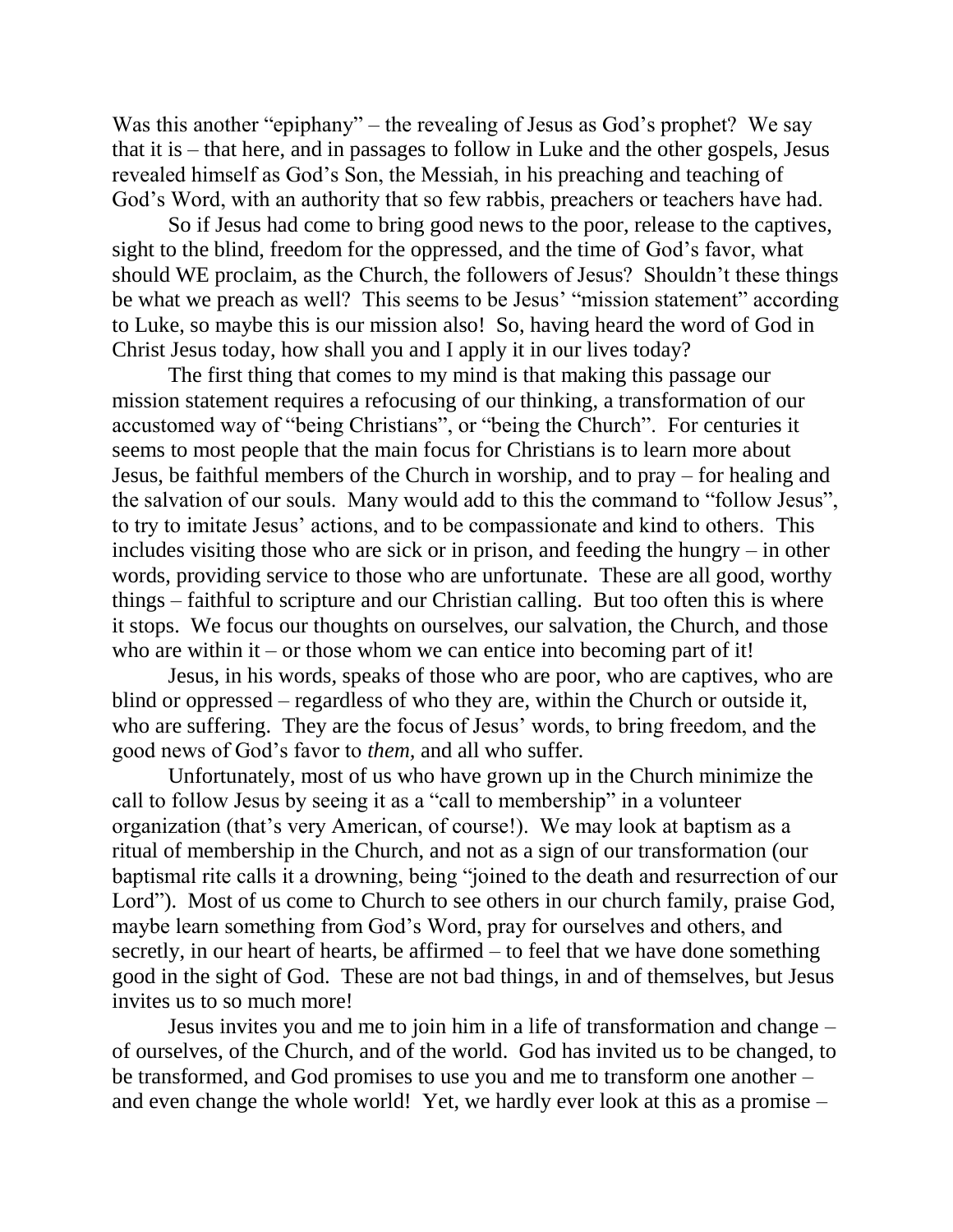usually we see it as an impossible challenge, maybe even an unwelcome demand! Transformation, having our life changed, and doing the work that Jesus calls for in bringing real good news to the poor and freedom to those who are captive, is really "outside of the box" of our expectations as Christians and Church.

Proclaiming release to the prisoner and letting the oppressed go free has a lot of meaning today, in a world where so many are refugees from civil war, who suffer under economic and political oppression, and in a nation where there has been a growing number of people in prison and undocumented detainees. It is becoming more troubling to us that a disproportionate number of those imprisoned are Black, Latino or Native American. In fact, more African Americans are in prison today than were slaves at the time of the Civil War. The disturbing part is that too many are sentenced to long jail terms for minor, non-violent drug offences, which has led to the growth of a "for-profit" prison industry, as the need for more jail cells increases, and too many young men and women live as felons, without hope for the future, or a vote.

Why should Christians and people of faith be concerned about this? Well, Jesus said he came to proclaim release to the captives. We also promise, in our rite of Affirmation of Baptism, "to proclaim the good news of God in word and deed, and to strive for justice and peace in all the earth." It has long been the work of Christians to seek justice for the oppressed – to welcome refugees and immigrants, change unjust, discriminatory laws, and expose the sin of racism in our nation and world - to dismantle all systems that oppress. Many people think that such issues are peripheral to the work of the Church (which is more traditionally the goal of "saving souls"). But if we understand Jesus correctly, he proclaimed God's priority in releasing the captives and justice for the oppressed. Disenfranchising a large, growing number of the population – uneducated and unemployed – does not bode well for our nation's future. So working to end the mass incarceration of African American men in our nation's prisons is the work of the gospel. Doing this would truly change many peoples' lives for the good, and transform society.

Actually, there is work that you and I can do right now. There is legislation proposed in Minnesota to reduce sentencing for non-violent, minor offenses, to create new approaches that address drug addiction and mental illness, and to stop the proposed building of for-profit prisons. I have been to prayer vigils and hearings at the State Capitol myself, and with more support from churches, I think we can make it happen. To me, praying and testifying at the Capitol for the common good is God's work, just as it is to pray and testify here, in the church.

Transformation also happens for individuals, when Christians and churches support them in their search for life outside of prison. My friend Terrance Jacob, now assistant to the bishop the Ohio Synod, was a pastor at Jordan New Life Church in North Minneapolis. They had an outreach ministry where they offered a